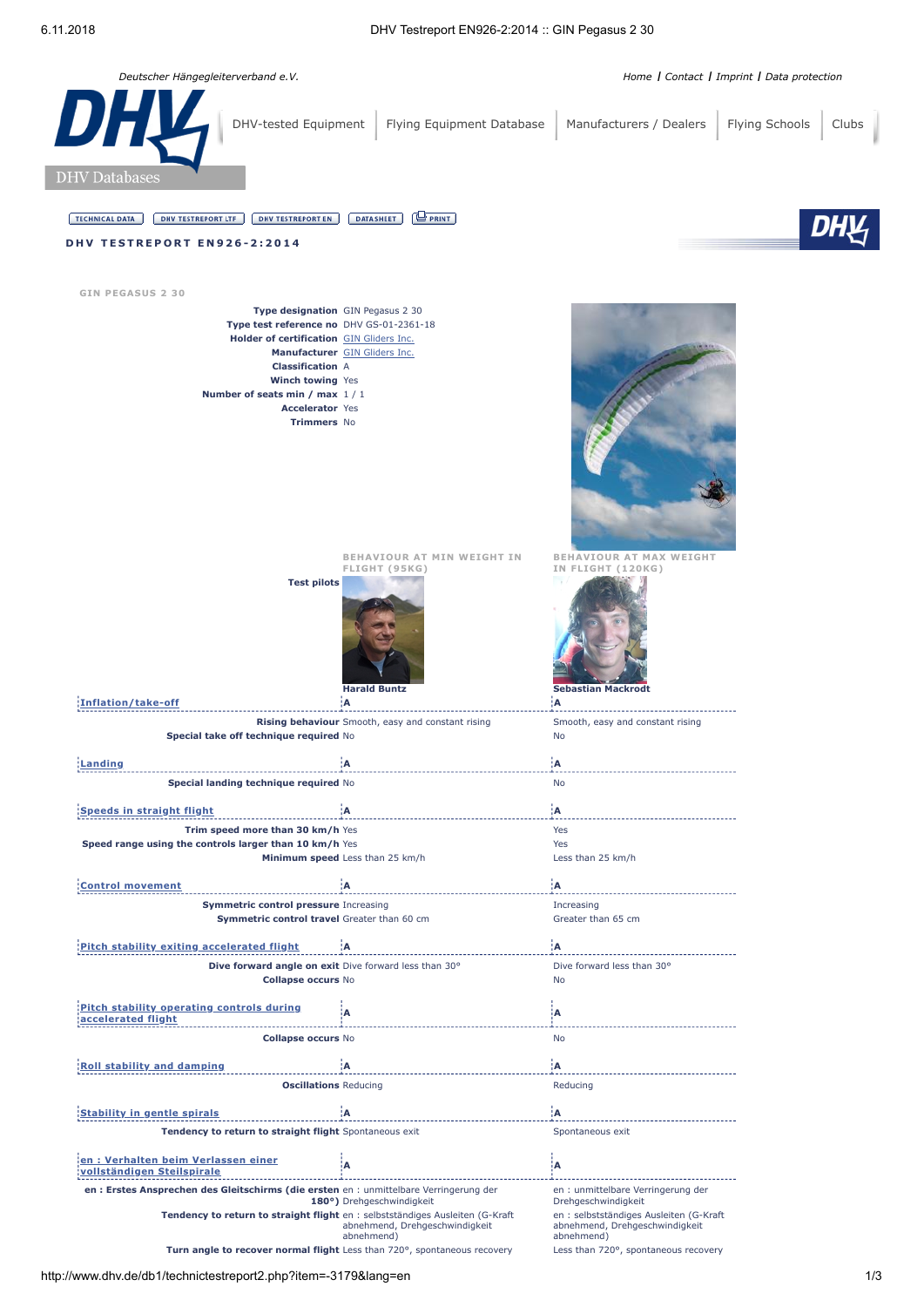| <b>Symmetric front collapse</b>                                  | ۱A                                                                                                                                 | :A                                                                     |
|------------------------------------------------------------------|------------------------------------------------------------------------------------------------------------------------------------|------------------------------------------------------------------------|
|                                                                  | Entry Rocking back less than 45°                                                                                                   | Rocking back less than 45°                                             |
|                                                                  | Recovery Spontaneous in less than 3 s                                                                                              | Spontaneous in less than 3 s                                           |
| Dive forward angle on exit Dive forward 0° to 30°                |                                                                                                                                    | Dive forward 0° to 30°                                                 |
| <b>Change of course Keeping course</b>                           |                                                                                                                                    | Keeping course                                                         |
| Cascade occurs No                                                |                                                                                                                                    | No                                                                     |
| en: Faltleinen wurden benutzt no                                 |                                                                                                                                    |                                                                        |
|                                                                  |                                                                                                                                    | no                                                                     |
|                                                                  |                                                                                                                                    |                                                                        |
| <u>en : Symmetrischer Frontklapper mindestens</u>                | Α                                                                                                                                  | Α                                                                      |
| 50% Flügeltiefe                                                  |                                                                                                                                    |                                                                        |
|                                                                  | Entry Rocking back less than 45°                                                                                                   | Rocking back less than 45°                                             |
|                                                                  | Recovery Spontaneous in less than 3 s                                                                                              | Spontaneous in less than 3 s                                           |
| Dive forward angle on exit Dive forward 0° to 30°                |                                                                                                                                    | Dive forward 0° to 30°                                                 |
| <b>Change of course Keeping course</b>                           |                                                                                                                                    | Keeping course                                                         |
| Cascade occurs No                                                |                                                                                                                                    | No                                                                     |
| en: Faltleinen wurden benutzt no                                 |                                                                                                                                    | no                                                                     |
|                                                                  |                                                                                                                                    |                                                                        |
| en: Symmetrischer Frontklapper im                                |                                                                                                                                    |                                                                        |
| beschleunigten Flug mindestens 50%                               | A                                                                                                                                  | А                                                                      |
| <b>Flügeltiefe</b>                                               |                                                                                                                                    |                                                                        |
|                                                                  |                                                                                                                                    |                                                                        |
|                                                                  | Entry Rocking back less than 45°                                                                                                   | Rocking back less than 45°                                             |
|                                                                  | Recovery Spontaneous in less than 3 s                                                                                              | Spontaneous in less than 3 s                                           |
| Dive forward angle on exit Dive forward 0° to 30°                |                                                                                                                                    | Dive forward 0° to 30°                                                 |
|                                                                  | Change of course Entering a turn of less than 90°                                                                                  | Entering a turn of less than 90°                                       |
| Cascade occurs No                                                |                                                                                                                                    | No                                                                     |
| en: Faltleinen wurden benutzt no                                 |                                                                                                                                    | no                                                                     |
|                                                                  |                                                                                                                                    |                                                                        |
| <b>Exiting deep stall (parachutal stall)</b>                     | A                                                                                                                                  | Α                                                                      |
| Deep stall achieved Yes                                          |                                                                                                                                    | Yes                                                                    |
|                                                                  | Recovery Spontaneous in less than 3 s                                                                                              | Spontaneous in less than 3 s                                           |
| Dive forward angle on exit Dive forward 0° to 30°                |                                                                                                                                    | Dive forward 0° to 30°                                                 |
|                                                                  | Change of course Changing course less than 45°                                                                                     | Changing course less than 45°                                          |
|                                                                  |                                                                                                                                    |                                                                        |
| Cascade occurs No                                                |                                                                                                                                    | No                                                                     |
|                                                                  |                                                                                                                                    |                                                                        |
| <b>High angle of attack recovery</b>                             | A                                                                                                                                  | :A                                                                     |
|                                                                  | <b>Recovery</b> Spontaneous in less than 3 s                                                                                       | Spontaneous in less than 3 s                                           |
| Cascade occurs No                                                |                                                                                                                                    | <b>No</b>                                                              |
|                                                                  |                                                                                                                                    |                                                                        |
| Recovery from a developed full stall                             | ١A.                                                                                                                                | ١A.                                                                    |
|                                                                  |                                                                                                                                    |                                                                        |
| Dive forward angle on exit Dive forward 0° to 30°                |                                                                                                                                    | Dive forward 0° to 30°                                                 |
|                                                                  |                                                                                                                                    |                                                                        |
|                                                                  | <b>Collapse</b> No collapse                                                                                                        | No collapse                                                            |
| Cascade occurs (other than collapses) No                         |                                                                                                                                    | No                                                                     |
|                                                                  | Rocking back Less than 45°                                                                                                         | Less than 45°                                                          |
|                                                                  | Line tension Most lines tight                                                                                                      | Most lines tight                                                       |
|                                                                  |                                                                                                                                    |                                                                        |
| en : Kleiner einseitiger Klapper                                 | Α                                                                                                                                  | ίA                                                                     |
|                                                                  |                                                                                                                                    |                                                                        |
| Change of course until re-inflation Less than 90°                |                                                                                                                                    | Less than 90°                                                          |
| Maximum dive forward or roll angle Dive or roll angle 0° to 15°  |                                                                                                                                    | Dive or roll angle 0° to 15°                                           |
|                                                                  | Re-inflation behaviour Spontaneous re-inflation                                                                                    | Spontaneous re-inflation                                               |
| Total change of course Less than 360°                            |                                                                                                                                    | Less than 360°                                                         |
|                                                                  | <b>Collapse on the opposite side occurs</b> en : Nein (oder nur eine kleine Anzahl von                                             | en : Nein (oder nur eine kleine Anzahl                                 |
|                                                                  | eingeklappten Zellen mit selbstständiger<br>Wiederöffnung)                                                                         | von eingeklappten Zellen mit<br>selbstständiger Wiederöffnung)         |
| <b>Twist occurs No</b>                                           |                                                                                                                                    | No                                                                     |
| Cascade occurs No                                                |                                                                                                                                    | No                                                                     |
| en: Faltleinen wurden benutzt no                                 |                                                                                                                                    | no                                                                     |
|                                                                  |                                                                                                                                    |                                                                        |
|                                                                  | :A                                                                                                                                 | łА.                                                                    |
| en: Großer einseitiger Klapper                                   |                                                                                                                                    |                                                                        |
| Change of course until re-inflation 90° to 180°                  |                                                                                                                                    | 90° to 180°                                                            |
| Maximum dive forward or roll angle Dive or roll angle 0° to 15°  |                                                                                                                                    | Dive or roll angle 0° to 15°                                           |
|                                                                  | Re-inflation behaviour Spontaneous re-inflation                                                                                    | Spontaneous re-inflation                                               |
| Total change of course Less than 360°                            |                                                                                                                                    | Less than 360°                                                         |
|                                                                  | <b>Collapse on the opposite side occurs</b> en : Nein (oder nur eine kleine Anzahl von                                             | en : Nein (oder nur eine kleine Anzahl                                 |
|                                                                  | eingeklappten Zellen mit selbstständiger                                                                                           | von eingeklappten Zellen mit                                           |
|                                                                  | Wiederöffnung)                                                                                                                     | selbstständiger Wiederöffnung)                                         |
| <b>Twist occurs No</b>                                           |                                                                                                                                    | No                                                                     |
| Cascade occurs No                                                |                                                                                                                                    | No                                                                     |
| en: Faltleinen wurden benutzt no                                 |                                                                                                                                    | no                                                                     |
|                                                                  |                                                                                                                                    |                                                                        |
| en: Kleiner einseitiger Klapper im                               | Α                                                                                                                                  | ïΑ                                                                     |
| beschleunigten Flug                                              |                                                                                                                                    |                                                                        |
| Change of course until re-inflation Less than 90°                |                                                                                                                                    | Less than 90°                                                          |
| Maximum dive forward or roll angle Dive or roll angle 15° to 45° |                                                                                                                                    | Dive or roll angle 15° to 45°                                          |
|                                                                  | Re-inflation behaviour Spontaneous re-inflation                                                                                    | Spontaneous re-inflation                                               |
| Total change of course Less than 360°                            |                                                                                                                                    | Less than 360°                                                         |
|                                                                  |                                                                                                                                    |                                                                        |
|                                                                  | <b>Collapse on the opposite side occurs</b> en : Nein (oder nur eine kleine Anzahl von<br>eingeklappten Zellen mit selbstständiger | en : Nein (oder nur eine kleine Anzahl<br>von eingeklappten Zellen mit |
|                                                                  | Wiederöffnung)                                                                                                                     | selbstständiger Wiederöffnung)                                         |
| <b>Twist occurs No</b>                                           |                                                                                                                                    | No                                                                     |
| Cascade occurs No                                                |                                                                                                                                    | No                                                                     |
| en: Faltleinen wurden benutzt no                                 |                                                                                                                                    | no                                                                     |
|                                                                  |                                                                                                                                    |                                                                        |
| en: Großer einseitiger Klapper im                                | Α                                                                                                                                  | А                                                                      |

**Change of course until re-inflation** Less than 90° **Less than 190°** Less than 90°

http://www.dhv.de/db1/technictestreport2.php?item=-3179&lang=en 2/3